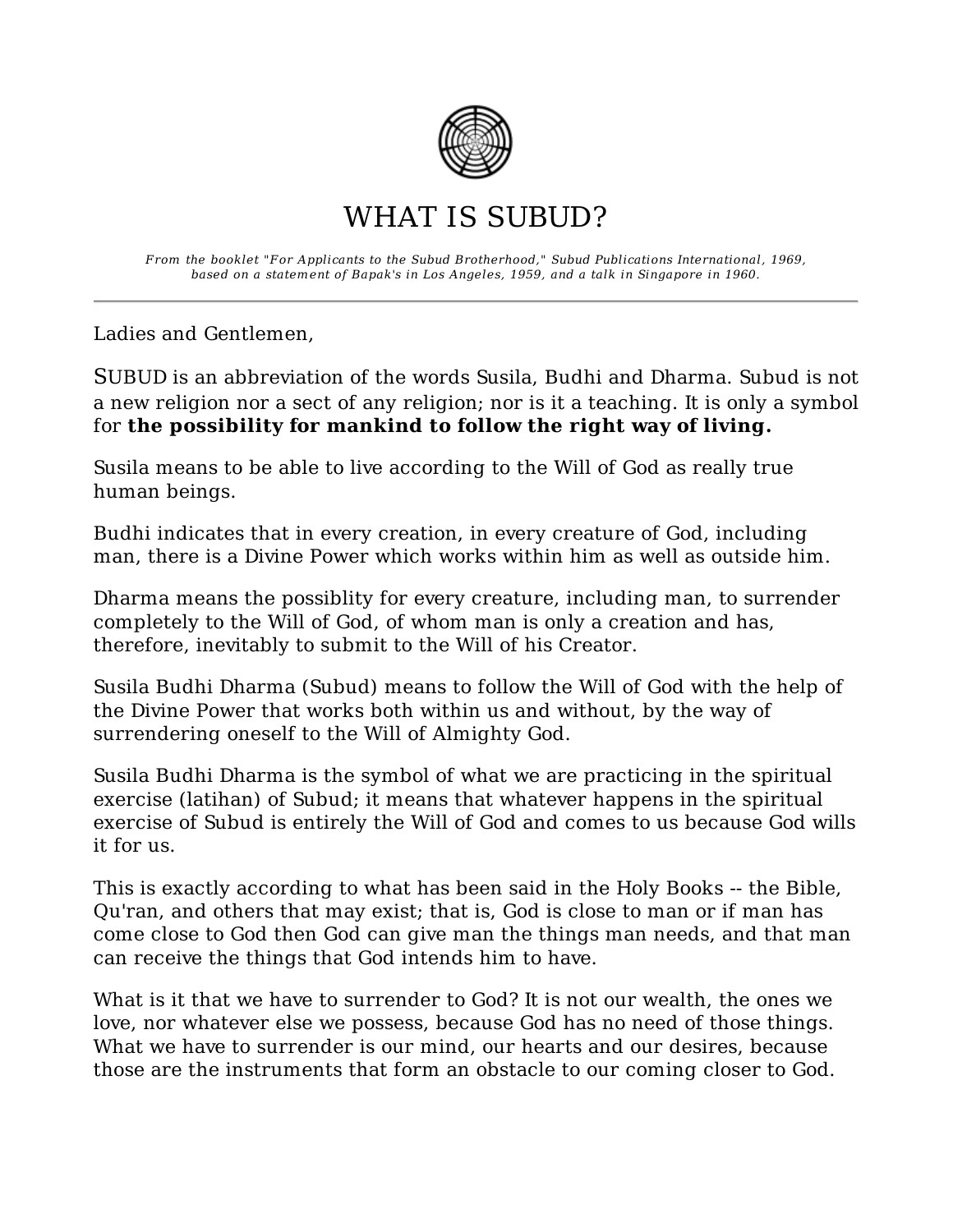This is what Jesus Christ meant when he said that God will always be with us if we can surrender ourselves to Him and if we can love Him more than anything else, more than ourselves. This means that the love that we have with our hearts and with our feelings is an obstacle that prevents us from coming to the true love of God, because this outer love is only love of things we like to believe we love. But the love that we must have for God must be greater than this.

To the prophet Muhammad was given the revelation that God existed before anything else existed, and that God will be after everything is destroyed. God is farther away than the farthest things there are. He is deeper within than anything else, which means that God has created really everything; and because He created everything He will also take care of everything.

It is also said that God has no form, no speech, no country, no color, because if He would, for instance, have a country there would be more than one God because for every country there would be one God; and if He had a color, there would also be more than one God because every color would need a God. And this is what is meant by saying; "God is One and Master of all."

Also, God created without tools and materials. If man wants to make something, for instance, a table, he needs wood, he needs nails, a hammer and other tools; and to be able to make the atom bomb man needs more tools to break down the material into atoms. But with God it is wholly different. God works without materials or tools. It follows that for man to understand and to know what is in the mind and heart of God, the only thing to do is to surrender himself entirely; because with his own mind and his own desires he will never be able to find God. Only by surrendering himself completely to God, not making use of his mind, his heart or his desire, is it possible for man to come into contact with the Power of God.

This is what we do in the spiritual exercise of Subud -- we surrender ourselves completely; we do not make use of our mind, heart or desires -- but we only accept and receive whatever God sends. So you will understand that Subud is only a symbol of that way of living for man in which he can fulfill the Will of God and carry out the Will of God for himself in this world and the world to come.

Therefore, in the spiritual exercise of Subud we do not have a teaching, there is nothing we have to learn or to do, because all that is required of us is complete surrender. A person who claims to know the way to God is really one who is anticipating God's gifts without having received them.

The only thing we do is surrender ourselves completely and only accept and receive whatever God sends or wants us to have. This is indeed what every prophet has said: "Surrender yourself entirely, submit completely to God, and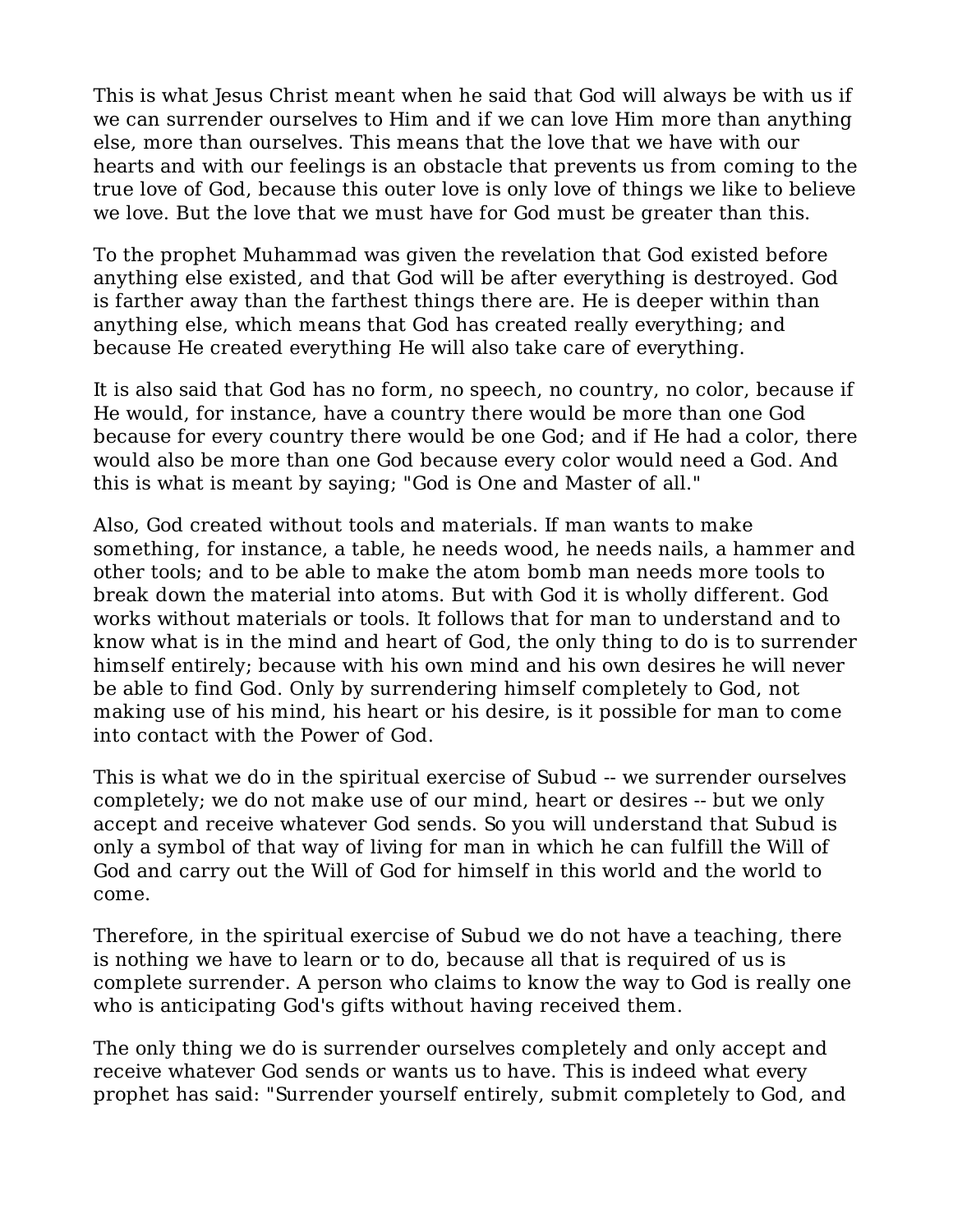then God will take care of you and give you guidance." In this spiritual exercise we do not expect anything in particular. We do not make for ourselves any image, but we only receive whatever God may send us.

So this Divine Power, which works in us during the exercise, will bring to each person what is already in himself. For instance, if a person has a loud and strong voice, he will utter sounds that are very loud and strong. But a person who does not have such a loud voice will utter a softer sound. This goes for every part of our body, for every part of our being. Therefore, the exercise (or latihan) of two people can never be the same, because everyone is different from everyone else. Therefore, it is clear that there cannot be a theory or a spiritual teaching in Subud because each person is different from another. Whatever he needs and whatever he receives will be different from what somebody else needs and receives. This is why we cannot give any rule or prescription of how to behave when you are in the latihan, because this is something personal for everyone.

Every person will find the way toward God for himself, and what may be the right way for one may be completely wrong for another. Therefore, you must not suppose that you have to follow or become like Muhammad Subuh. You must become your own self and you must develop your inner self if you want to find the way to God. You must not follow or imitate anyone else, because you must find your own way to God. Usually if there is a teacher he teaches his followers to do exactly the same as he does in order to reach what he has reached. But this is really wrong, because not only between a teacher and his followers, but even between two brothers of the same parents, there is already a big difference -- not only in outward appearances but also in their character and in their whole being. So surely you can understand now that what is the right way for a certain teacher to find God is not necessarily the right way for his pupils.

Therefore, Bapak says that it is God Who will lead you toward Himself and what really happens in the latihan is that you will be introduced to your real inner self -- to the real "I". You must not be afraid and you must not be worried because whatever comes to you in your latihan is only what is in you, and it comes from your inner self. It is the real you that arises in the latihan, so you do not have to be worried or afraid.

In Subud there is no discrimination between the different religions because what comes to a person is really what is already there within him. So if a person is a Christian he will meet the real Christ within himself, and if a person is a Buddhist, he will meet the real Buddha within himself. The same if he is a Muslim, he will meet the Muslim within himself. And then, if you really know your inner self, you will be guided by the Divine Power in everything you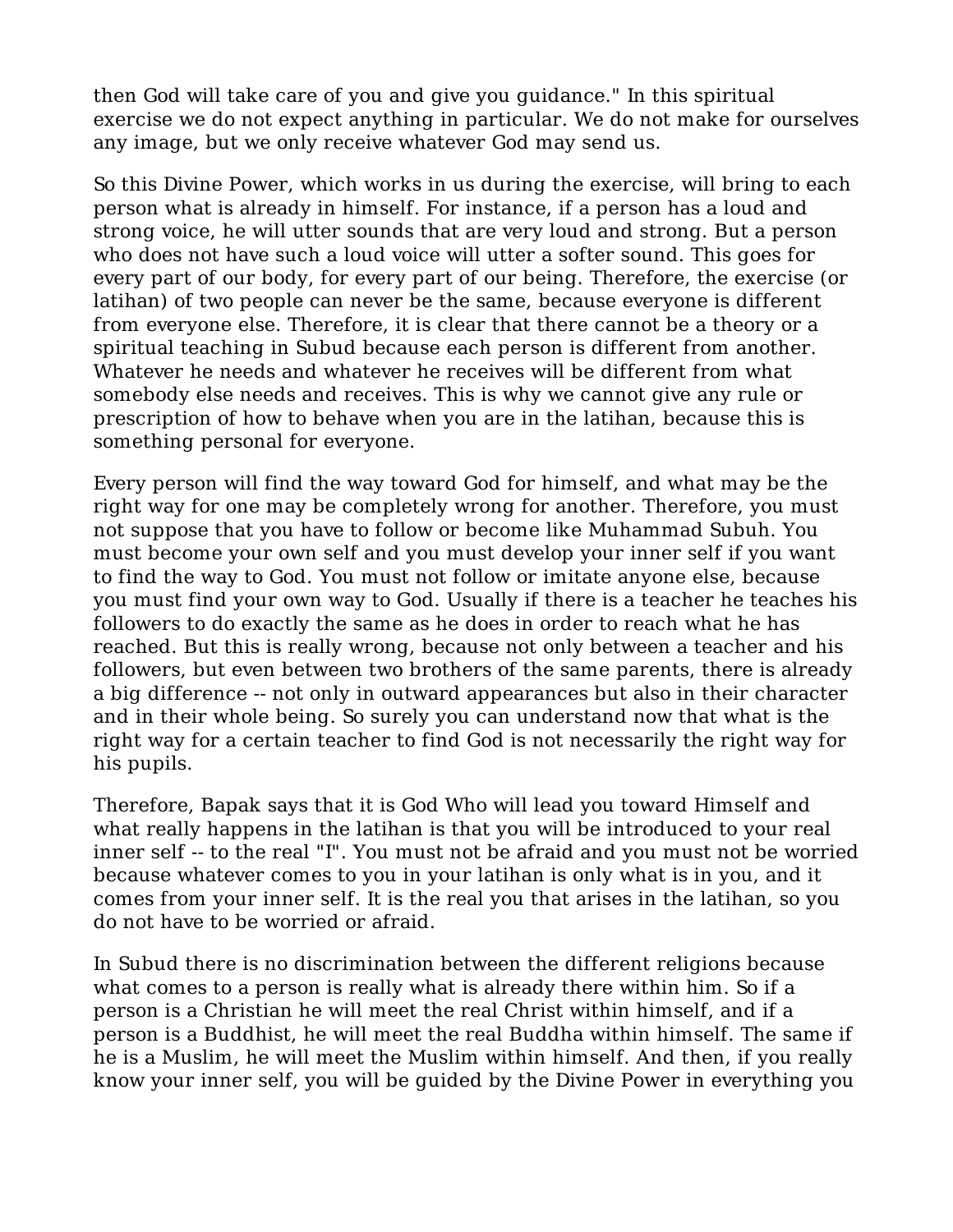do, because the Divine Power works in you through yourself, and whether you work in an office or drive a car or do anything else, you will be guided by the Power of God, which is always working within you and outside of you.

Then it will be true what is said in the Qu'ran, that before you undertake anything, you should say: "Bismillah-ir rohman-ir rohim" (In the Name of God, the compassionate, the merciful). This means that you follow God's guidance and you will only do whatever God brings you to do. You will not then be in haste to do something and only afterward remember God and regret what you have done. When God is always before something you are doing, then it must be the right thing to do. And this is also the real meaning of what is done by Christians when they pray before they eat or before they go to sleep. And this also means that you should not do anything without God guiding you, because if you forget God in something you do there will be no help from God if anything goes wrong. The power we see is only to convince us that the Almighty Power of God works not only within us but also in all creation, and even outside of all creation.

That is why in the spiritual exercise of Subud we will not harm our religion, because what we think and what we carry out is only the Will of God, and we only carry out what is already within us. So a person who has a religion will experience in the latihan only according to what is in his religion and according to what is within him.

Some among you may ask where Bapak got all this from, and Bapak answers that he received this when he was in the same situation as you are. He was working, he was still doing his job in the office and whatever else he had to do, and even liking it. All of a sudden everything stopped. His mind stopped working and his heart stopped working and his desires stopped working, and then he received as everybody receives in the latihan. He was not looking for wisdom, he did not have a guru, a teacher. He just received it, and that is what is called "Mu'jitsat-ulla", a divine gift. This comes to a person only while that person is not looking for it, and when he is ready for such a gift then God will bestow that gift on that person.

You may have heard about the healing of Eva Bartok. It was not Bapak who helped her or cured her. But he showed her how to worship God and it was her good fortune that God willed her to get well. So she got well and everything was well with her. But it was not Bapak who cured her. He only showed her the way to worship. The inner healing of a person is only a matter between him and God, and no-one else can interfere.

Further, Bapak leaves it to you to decide whether or not you want to come to this spiritual exercise, because in the worship of God there is nothing compulsory. Everyone must be free. But whenever one asks, it will be given.